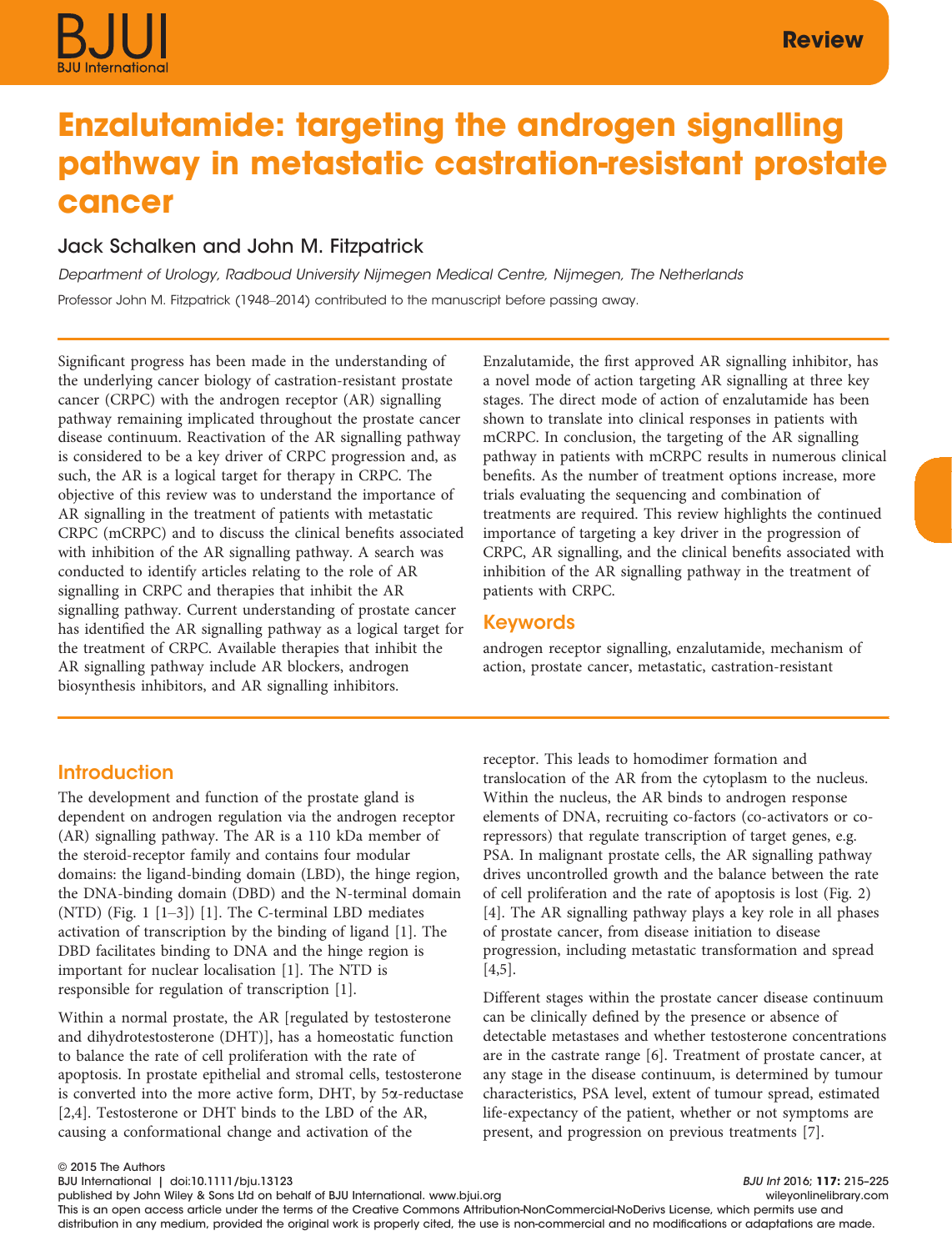Fig. 1 Schematic representation of the structure of the human AR [1-3]. Adapted with permission from Hu et al. [2] and Quigley et al. [3]. NLS, nuclear localisation signal.



For most patients with metastatic prostate cancer, androgendeprivation therapy (ADT) with LHRH agonists or antagonists, or orchidectomy, constitutes first-line therapy [7,8]. Medical ADT with LHRH agonists or antagonists can involve monotherapy or can be combined with antiandrogens (e.g. bicalutamide) that block the effect of any residual testosterone. This is known as combined androgen blockade. ADT strategies can produce a dramatic improvement of symptoms, but invariably prostate cancer stops responding to androgen suppression and progresses. The average time to development of castration-resistant prostate cancer (CRPC) after commencement of ADT is 2–3 years [9,10]. While this state has previously been referred to as 'hormone refractory'

or 'androgen independent', advancements in the understanding of disease progression and the continued involvement of the AR have led to this state being termed 'castration-resistant prostate cancer' [10]. CRPC is defined by serial rises in PSA values despite castrate levels of testosterone, and/or evidence of disease progression on imaging studies [11]. Compared with hormone-sensitive prostate cancer, the prognosis for patients with CRPC is poor and survival is reduced [12]. In clinical trials, the median survival of patients with CRPC varies between 9 and 30 months [12].

This review highlights the continued importance of AR signalling in the treatment of patients with CRPC and discusses the clinical benefits associated with inhibition of the AR signalling pathway maintained even in later stages of the disease.

#### Evidence Acquisition

A literature search was conducted, using PubMed and congress abstracts, to identify articles relating to the role of AR signalling in CRPC and therapies that inhibit the AR signalling pathway. Key words included AR signalling, mCRPC, abiraterone and enzalutamide.

## Evidence Synthesis Continued AR Signalling in CRPC

Significant progress has been made in the understanding of the underlying cancer biology of CRPC. The AR signalling

Fig. 2 The androgen signalling pathway [4]. DHEA, dehydroepiandesterone; T, testosterone.

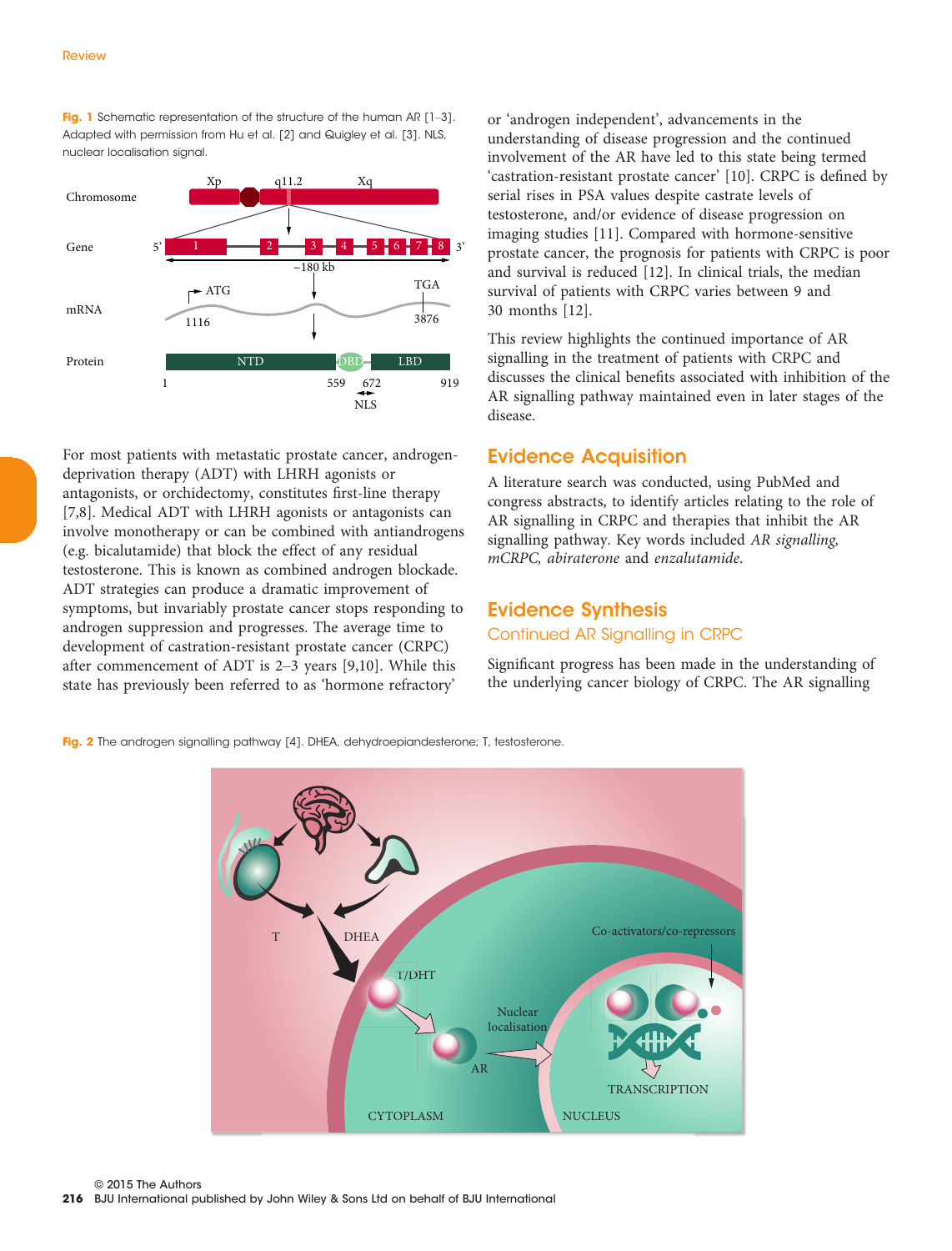pathway is reactivated in CRPC and is a key driver of tumour progression in this condition. This is demonstrated by levels of PSA, which is a protein known to be regulated by AR signalling, which is present in high levels in most patients with CRPC [13]. In addition, many genes known to be regulated by the AR signalling pathway are also expressed in CRPC [13].

Various molecular mechanisms have been proposed to explain how prostate tumour cells continue to use the AR signalling pathway for growth despite castrate levels of testosterone (Fig. 3) [2,4,13–16]. The most commonly reported mechanisms of continued AR signalling are extragonadal steroidogenesis and AR gene amplification.

Androgen synthesis by the adrenal glands is known to continue despite medical or surgical castration [2]. Intratumoral testosterone/DHT production is also implicated in the pathogenesis of CRPC. In addition, the synthesis of androgen from circulating precursors occurs within prostate tumour cells, reactivating AR signalling in CRPC despite serum levels of testosterone in the castrate range [5].

The incidence of AR gene amplification in untreated primary prostate cancer is low [14]. In comparison, studies have shown that 50–85% of tumours in CRPC have an increased AR gene copy number causing upregulation of AR gene expression. This leads to overexpression of AR in the cytoplasm of CRPC cells and consequent sensitisation of the tumour to low levels of androgens, which confers a survival and growth advantage upon tumours [14,15,17]. This suggests that AR gene amplification and AR overexpression contribute to the progression of prostate cancer to a castration-resistant

state [14,18]. AR overexpression also appears to promote the conversion of first-generation antiandrogens, e.g. bicalutamide, to full agonists [14].

Raised levels of AR splice variants have also been found in some CRPC tissue specimens [16]. Transcriptional active splice variants have also been detected in normal prostate tissue [16]. AR splice variants are a result of alternative splicing of the AR primary gene transcript. Up to seven different AR splice variants that lack the LBD have been identified in a range of human prostate tissues [16]. In particular, expression levels of AR-V7 are found to be elevated 20-fold in CRPC when compared with hormonenaïve prostate cancer  $[16,19]$ . Although AR splice variants are associated with the progression of prostate cancer, the exact role they play in CRPC is complex and not yet fully understood. Some AR splice variants that lack the LBD have been shown to be constitutively active, suggesting that AR signalling could occur in the complete absence of ligand binding [16,19]. This mechanism of continued AR signalling may drive resistance to therapies that rely on binding to the LBD for their activity. AR splice variants are more common when residual androgen levels are low, suggesting that AR splice variants may arise as a result of ADT [20,21]. Constitutively active AR splice variants are also associated with increased expression of N-cadherin, a protein that plays an important role in cell adhesion, which in turn induces epithelial–mesenchymal transition (EMT) [22]. EMT is a physiological process whereby epithelial cells are converted into mesenchymal cells during embryonic development as part of organ development [22]. After embryogenesis, it was assumed that EMT is 'switched off'; however, it is now

Fig. 3 Potential mechanisms of continued AR signalling in CRPC [2,4,16,33]. T, testosterone.

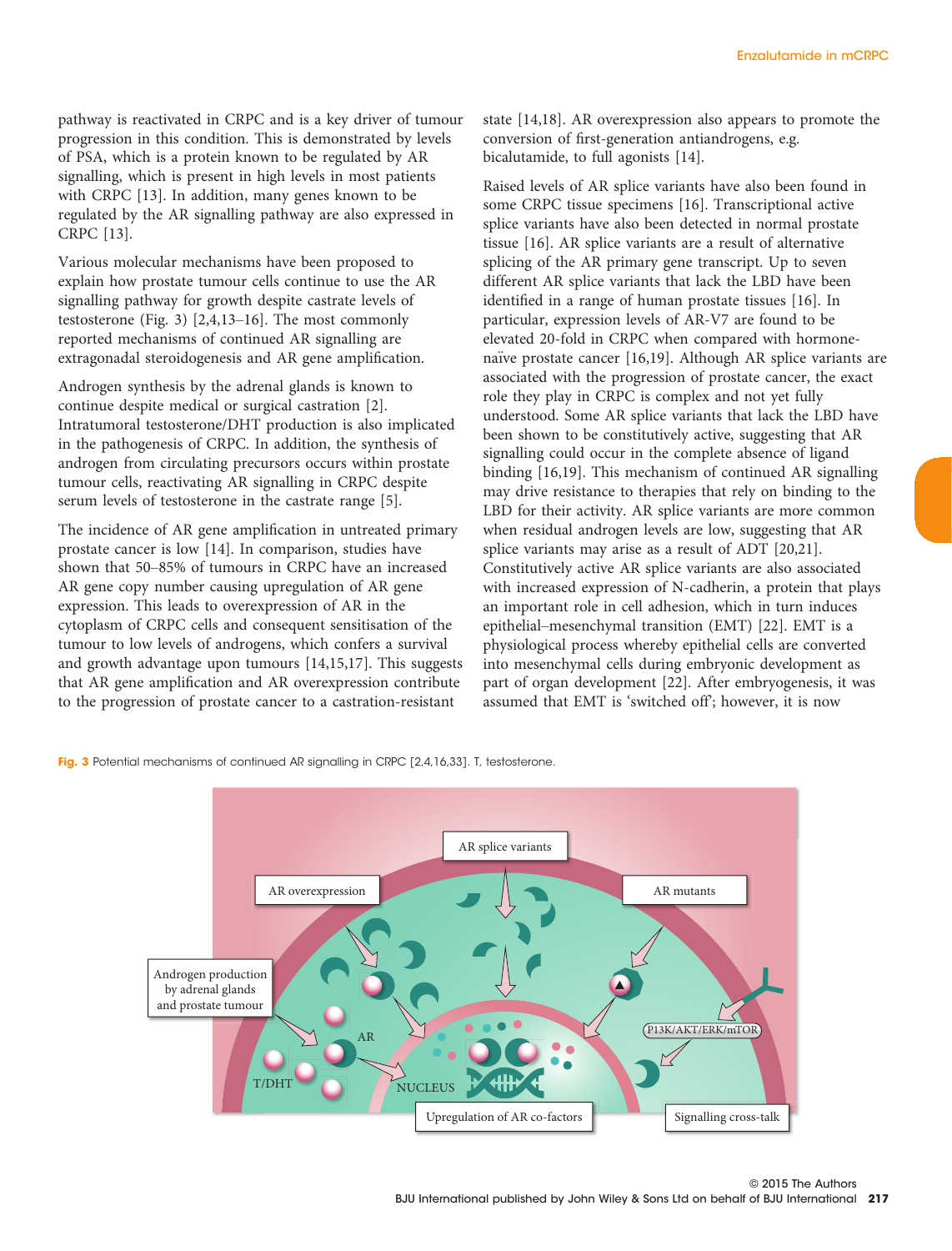thought that EMT is reactivated by malignant cells [22]. This transformation may be responsible for the formation of metastatic tumours via dissemination of cells from the primary tumour site to tissue sites such as the liver, lungs or bone marrow [22].

AR gene mutations constitute another genetic alteration involved in the progression to CRPC. The incidence of AR gene mutations has been found to increase with cancer stage, with  $\approx$ 10% of CRPC tumours found to have such mutations [2,4]. Most of the AR mutations characterised to date occur in the LBD and may alter ligand binding. This may allow activation of the AR signalling pathway by alternative ligands, such as some first-generation antiandrogens and steroids [23]. The AR LBD mutations may provide a mechanistic explanation for the development of resistance to antiandrogen therapy [4].

Another proposed biological mechanism for the reactivation of AR signalling in CRPC is cross-talk between signal transduction pathways [2,4]. Two or more signal transduction pathways often cross-talk via the activation or inhibition of downstream signalling molecules or target genes common to all pathways [2,4]. Cross-talk between growth factor signalling pathways may influence the phosphorylation of AR and AR co-regulators to stimulate AR activity [2,4]. Growth factor kinase signalling pathways, including phosphoinositide-3 kinase (PI3K), protein kinase B (AKT), extracellular signalregulated kinase (ERK) and mammalian target of rapamycin (mTOR), have been shown to stimulate AR target gene expression in the absence of an AR ligand [2,4]. Studies have shown that the PI3K/AKT signalling pathway is upregulated in 30–50% of prostate cancer cases, with the associated loss of phosphatase and tensin homolog (PTEN) function shown to enhance CRPC disease development [24]. The loss of PTEN function increases the expression and signalling of the proinflammatory chemokine ligand 8 (CXCL8) in prostate cancer cells. CXCL8 signalling is associated with the activation of additional signalling pathways, leading to upregulation of anti-apoptotic proteins and, ultimately, the survival of cancer cells [25].

#### The AR Signalling Pathway and Current Treatment Options in mCRPC

As our understanding of the biological mechanisms underlying disease progression expands, the treatment landscape in CRPC has been evolving. Cytotoxic chemotherapy agents, such as docetaxel and cabazitaxel, have shown survival benefits in patients with mCRPC [26–28]. Taxanes (docetaxel and cabazitaxel) cause apoptosis of prostate cancer cells by stabilising their microtubule network [28,29]. The stabilisation of microtubules inhibits their disassembly, preventing cell division and promoting cell-cycle arrest [28,29]. An indirect consequence of the stabilisation of microtubules by taxanes is inhibition of AR nuclear

translocation [30]. Docetaxel was the first agent to show improvement in overall survival (OS), in addition to palliative benefits in patients with mCRPC who had progressed on ADT [28]. Cabazitaxel has shown an OS benefit in patients with mCRPC whose disease has progressed during or after treatment with docetaxel [26].

Current understanding of prostate cancer has identified the AR signalling pathway as a logical target for the treatment of CRPC. Available therapies that inhibit the AR signalling pathway include AR blockers (bicalutamide, nilutamide and flutamide), androgen biosynthesis inhibitors (ketoconazole and abiraterone) and AR signalling inhibitors (enzalutamide). Other available treatments with different mechanisms of actions include sipuleucel-T, an autologous cellular immunotherapy and radium-223, a radiopharmaceutical that targets bone metastases. Agents that do not affect the AR signalling pathway are not covered in the present review.

#### AR blockers

Traditionally, antiandrogens (bicalutamide, nilutamide or flutamide) have been added to ADT at PSA progression, with the objective of achieving a more complete androgen blockade. Mainly used in advanced prostate cancer, these agents provide modest survival benefits of  $\approx$ 3% improvement in survival at 5 years [31].

After long-term use of antiandrogens combined with ADT, some patients will respond to the selective discontinuation of the antiandrogen. This is known as 'antiandrogen withdrawal syndrome', which is characterised by decreasing PSA levels and regression of the tumour on discontinuation of the antiandrogen [32], indicating that antiandrogens can serve as AR agonists under specific circumstances.

AR overexpression occurs in most cases of CRPC and is perhaps the most common mechanism whereby antiandrogens gain agonist activity [14,17]. In vitro studies of AR overexpressing cells indicate that first-generation antiandrogens induce changes in the AR that continue to allow nuclear translocation, DNA binding and co-activator recruitment at variable efficiencies [14,33]. Up-regulation of co-activators may also allow activation of wild-type AR by some antiandrogens, thus demonstrating agonist activity [4,34]. In the presence of AR gene mutations, some antiandrogens may confer agonist activity [4].

#### Androgen biosynthesis inhibitors

The androgen biosynthesis inhibitor ketoconazole has been suggested to have limited clinical efficacy in CRPC [35]. However, its widespread use in this condition is now restricted due to significant side-effects and the need to coadminister with steroids.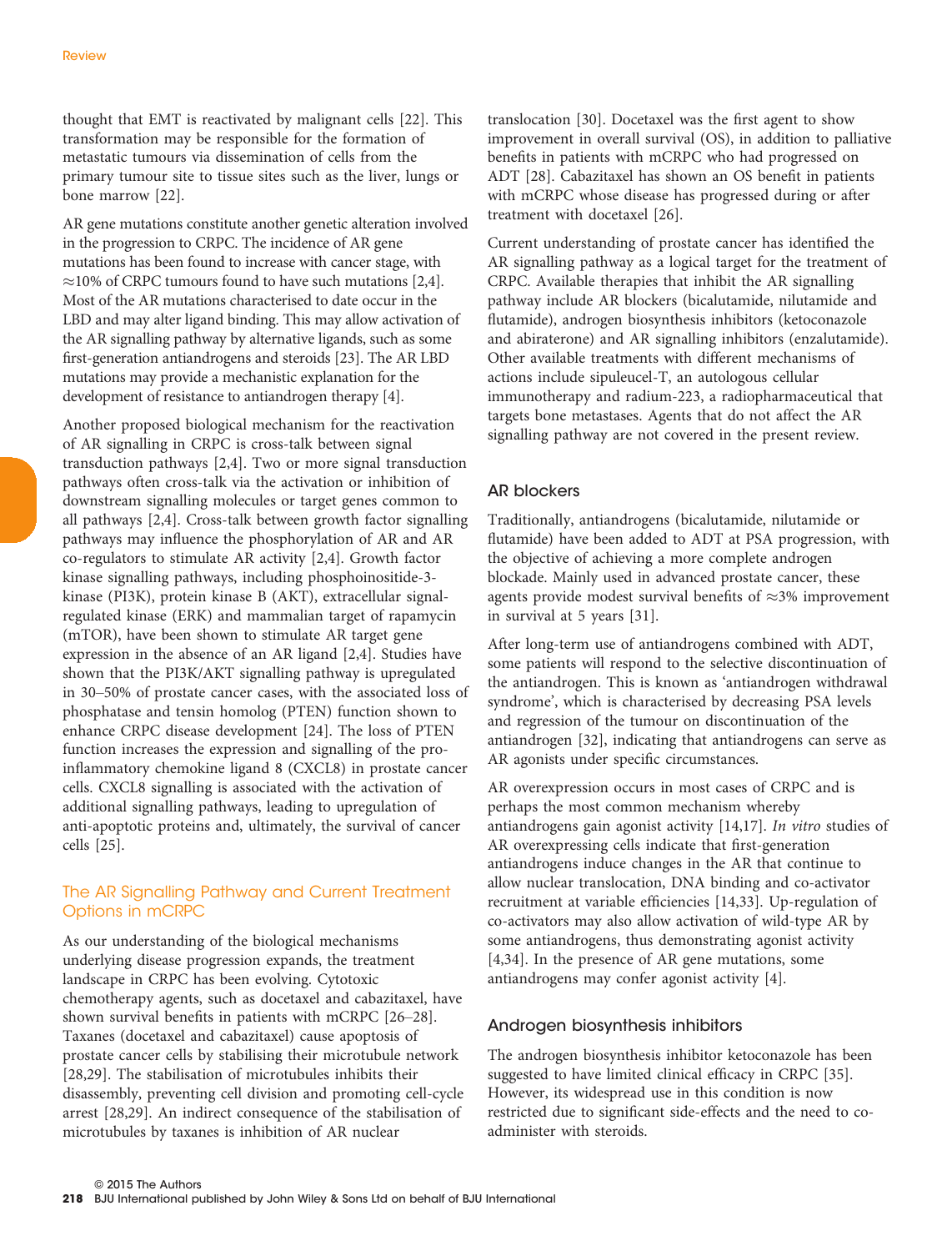Abiraterone irreversibly and selectively blocks cytochrome P450 17A1 (CYP17A1), indirectly inhibiting production of androgens from the testes, adrenal glands and from the prostate tumour itself [36]. Elevated mineralocorticoid levels due to CYP17 blockade by abiraterone require coadministration with prednisone to suppress adrenocorticotrophic hormone and reduce the adverse events (AEs) associated with mineralocorticoid excess. Abiraterone has shown efficacy over placebo in both chemotherapy-naïve and post-docetaxel patients with mCRPC [37,38]. In the chemotherapy-naïve setting, the AEs of fatigue, arthralgia, peripheral oedema, grade 3 or 4 mineralocorticoid-related AEs, and abnormalities on liver-function testing were reported more frequently in the abiraterone-prednisone group than in the prednisone-alone group [38]. A similar tolerability profile was reported for abiraterone-prednisone in the postdocetaxel study [37].

#### AR signalling inhibitors in mCRPC

The AR signalling pathway remains implicated throughout the prostate cancer disease continuum and reactivation of the AR signalling pathway is thought to be a key driver of CRPC progression [5]. The underlying molecular mechanisms of CRPC progression are considered to affect tumour growth and some have been shown to potentiate agonist activity of first-generation antiandrogens, such as the AR blocker bicalutamide [14,33]. The AR signalling pathway is a logical target for novel therapies in CRPC. AR blockers, e.g. bicalutamide, have provided the starting point for development of AR signalling inhibitors. These therapies would need to be potent AR inhibitors capable of avoiding significant agonist activity.

Enzalutamide is the first approved AR signalling inhibitor (also described as an AR inhibitor), with a novel mechanism of action, that distinguishes it from both androgen biosynthesis inhibitors (e.g. abiraterone) and first-generation antiandrogens (e.g. bicalutamide) [39,40].

Enzalutamide was rationally designed by conducting a chemical synthesis programme to identify novel chemical structures that would be potent AR inhibitors in CRPC without significant agonist activity [41]. Based on structureactivity relationships and optimisation of half-life and oral bioavailability, enzalutamide was selected for further preclinical and clinical studies [41,42]. This approach to drug discovery has provided a new model for the rational design and development of AR signalling inhibitors.

Other AR signalling inhibitors currently being investigated include ODM-201 and ARN-509. ODM-201 has been shown to inhibit AR nuclear translocation in preclinical studies and 86% of patients had a ≥50% PSA level decrease with a 1 400-mg dose of ODM-201 in a Phase I/II study [43,44]. ARN-509

targets the AR signalling pathway by binding to AR and a Phase I study has demonstrated a ≥50% PSA level decrease in 46.7% of patients [45,46]. The Phase III SPARTAN trial will evaluate the efficacy and safety of ARN-509 in patients with nonmetastatic CRPC at high risk of progression [47].

### Direct AR Inhibition with Enzalutamide

Extensive in vitro studies have shown that enzalutamide targets the AR signalling pathway at three key stages, exerting its effect by blocking binding of androgens to AR, by inhibiting nuclear translocation of activated AR, and by impairing binding of activated AR with DNA (Fig. 4) [16,33]. In preclinical CRPC models, enzalutamide has been shown to competitively inhibit androgen binding to the receptor by binding with five- to eight-times higher affinity than bicalutamide, but without partial agonist activity [33]. Molecular modelling suggests that enzalutamide sits in the ligand binding domain in a manner that is distinct from bicalutamide and offers mechanism for the partial agonist activity of bicalutamide [48]. AR localisation studies have shown that enzalutamide inhibits nuclear translocation of the AR and impairs DNA binding and activation in preclinical CRPC models [33].

#### Enzalutamide Clinical Studies

The theoretical benefit of enzalutamide, designed to interrupt the androgen signalling mechanism in prostate cancer cells, has been shown to translate into clinical responses in patients with mCRPC [49,50].

A Phase I/II, open-label, uncontrolled, dose-escalation study in patients with progressive CRPC with or without detectable metastases, demonstrated the antitumour activity of enzalutamide, both in patients who had previously received chemotherapy and those who had not [51]. At the end of the study, maximal PSA level decrease did not differ significantly by prior chemotherapy status [51].

The clinical efficacy and safety of enzalutamide in patients with mCRPC has been shown in two Phase III randomised clinical trials, thus further supporting the AR signalling pathway as a therapeutic target in mCRPC [49,50].

In the Phase III AFFIRM trial, 1 199 men with mCRPC who had received prior docetaxel-based chemotherapy were randomly assigned to receive either enzalutamide (160 mg as a single oral dose, once-daily) or placebo in a 2:1 ratio [50]. Concomitant therapy with steroids was permitted but not required [50]. At the time of the interim analysis (after 520 deaths), a significant benefit in the primary endpoint of OS was seen, with a 37% reduction in risk of death favouring enzalutamide compared with placebo (hazard ration [HR] = 0.63, 95% CI 0.53–0.75; P < 0.001, median OS 18.4 vs 13.6 months, respectively). This effect was consistent across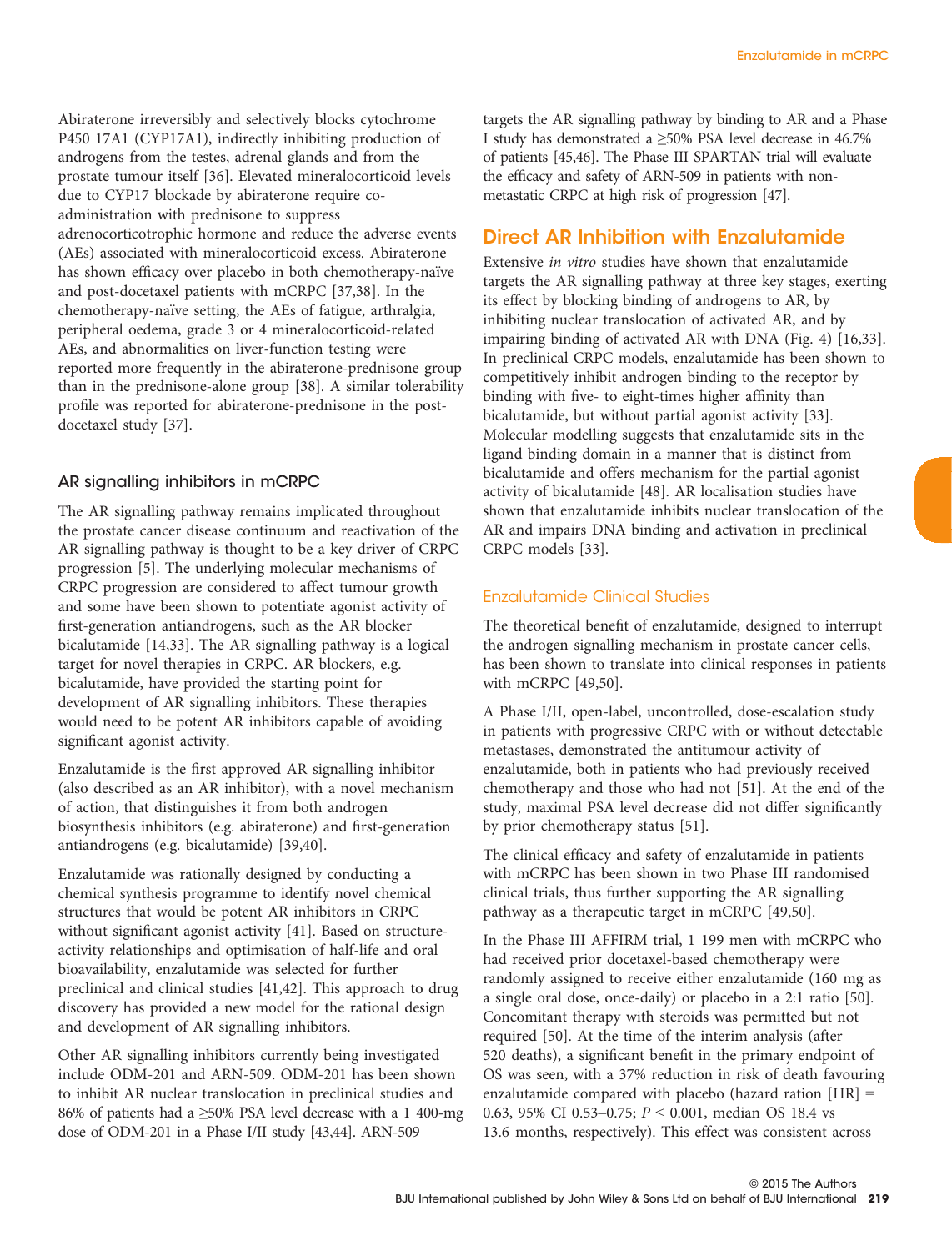

all patient subgroups analysed. Enzalutamide was associated with significant improvements in all secondary efficacy endpoints compared with placebo, including radiographic progression-free survival (rPFS), time to PSA progression, PSA response rate, and soft-tissue response rate [50]. Enzalutamide was also associated with significantly better patient-related outcomes compared with placebo (i.e. healthrelated quality of life, time to first skeletal-related event and pain) [50,52]. Additional secondary analyses have shown consistent benefits in OS, rPFS and time to PSA progression with enzalutamide in elderly (≥75 years) and younger (<75 years) patients [53], in patients with different levels of disease severity assessed by baseline PSA levels, and in both North American- and European-treated patients [54,55].

In the Phase III PREVAIL trial, 1 717 chemotherapy-naïve patients with progressive mCRPC who had failed on ADT were randomly assigned to receive either enzalutamide (160 mg as a single oral dose, once-daily) or placebo in a 1:1 ratio [49]. The patient population included  $\approx$ 12% of patients with visceral metastases, typically not included in CRPC trials. At the time of the planned interim analysis (after 540 deaths) enzalutamide treatment resulted in significant benefits in both co-primary endpoints vs placebo, significantly reducing the risk of radiographic progression by 81% (HR 0.19, 95% CI 0.15–0.23;  $P < 0.001$ ) or death by 29% (HR

0.71, 95% CI 0.60–0.84;  $P < 0.001$ ). The rPFS and OS benefits were seen across all subgroups including age, baseline pain intensity, geographical region, and type of disease progression at entry [49]. In addition, enzalutamide was associated with significant benefits over placebo across all secondary outcome measures (i.e. time to chemotherapy initiation, time to PSA progression, reduction in PSA level, objective soft-tissue response, and quality of life maintenance) [49].

In both the AFFIRM and PREVAIL studies, enzalutamide was generally well tolerated [49,50]. In AFFIRM, the most common AEs reported more frequently in the enzalutamide group compared with placebo included fatigue (34% vs 29%), diarrhoea (21% vs 18%), and hot flushes (20% vs 10%) [50]. The rate of discontinuations due to AEs was low in both the enzalutamide and placebo groups (8% vs 10%) [50]. Of 800 patients treated with enzalutamide, five (0.6%) had a seizure, whereas no seizures occurred in patients receiving placebo [50]. One additional patient was identified with an event termed syncope with features suggestive of a seizure, and another patient was diagnosed with a seizure after the interim analysis cut-off date [52]. Enzalutamide was not associated with liver or cardiac toxicity [50].

In the PREVAIL trial in patients with chemotherapy-naïve mCRPC, enzalutamide showed a generally favourable tolerability profile, despite the reporting period for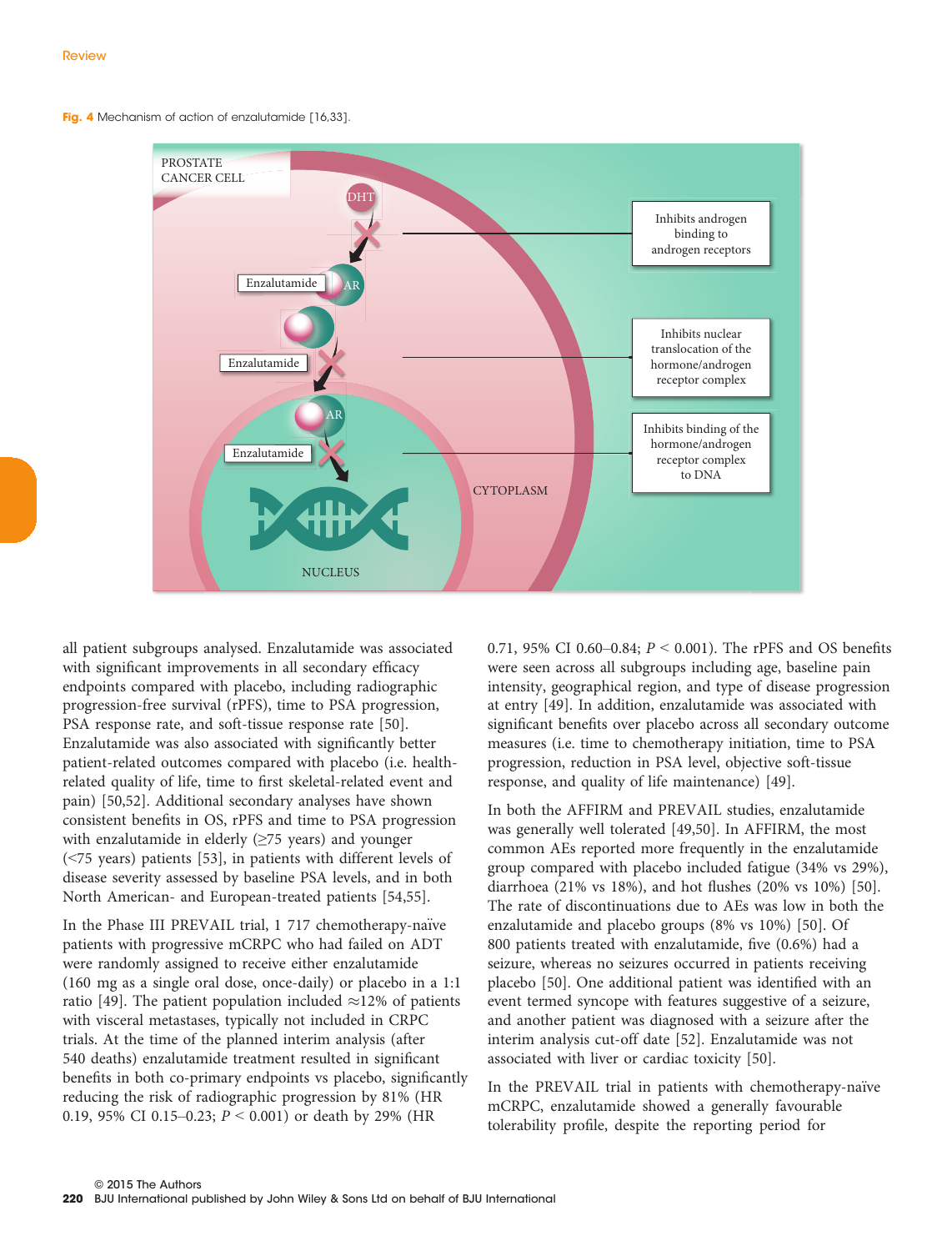enzalutamide being more than twice that for placebo [49]. AEs that occurred in  $\geq$ 20% of patients receiving enzalutamide at a rate that was at least 2% higher than that in the placebo group were fatigue (36% vs 26%), back pain (27% vs 22%), constipation (22% vs 17%), and arthralgia (20% vs 16%). Cardiac AEs were seen in 10% of patients receiving enzalutamide compared with 8% of placebo patients. Hypertension was more commonly seen in the enzalutamide group than in the placebo group (13% vs 4%). Two seizures were reported during the study, one in each treatment arm. The seizure in the enzalutamide treatment arm occurred after the data cut-off date.

#### Sequencing of Hormonal Therapies

While the number of treatments available across the prostate cancer disease continuum that target or have an effect on the AR continues to grow, treatment decisions in the management of patients with mCRPC are becoming more complex.

There have been several retrospective reports in the literature, with some studies involving patients initially included in early access or compassionate use programmes prior to commercial availability of enzalutamide in various countries. Typically they were based on a few heavily pre-treated patients, and none of the studies were designed to specifically investigate sequential treatment in patients with mCRPC in the post-chemotherapy setting (Table 1) [56–71]. In this population of heavily pre-treated patients with advanced mCRPC, the effectiveness of enzalutamide appeared to be attenuated by prior treatment with abiraterone, with a generally smaller proportion of patients experiencing ≥50% decline in PSA level with enzalutamide after prior treatment with abiraterone (Table 1) compared with patients treated with enzalutamide post-docetaxel in the AFFIRM Phase III study (54%) [50]. None of the reports identified any reliable predictors of response to enzalutamide. Similarly, subsequent treatment with abiraterone in patients who progressed on enzalutamide treatment also only experienced modest responses (Table 1). However, significant cabazitaxel activity was reported in patients with mCRPC progressing after abiraterone or enzalutamide [71].

#### Mechanisms of Resistance to **Enzalutamide**

In general, studies that have investigated the sequencing of hormonal therapies have shown that with any treatment a reduced response is expected with each subsequent line of therapy. Recent research, primarily in patients who progressed on chemotherapy and abiraterone, suggests that one marker for resistance to AR-targeted

therapies is AR-V7, a constitutively active AR splice variant [72]. Based on the currently available data, detection of AR-V7 in circulating tumour cells from patients with CRPC may be associated with resistance to enzalutamide and abiraterone [72]. In a small Phase II prospective study evaluating the effect of enzalutamide in blood and bone marrow, the presence of an AR-V7 variant was associated with primary resistance to enzalutamide [73]. In addition, in vivo studies have shown that cabazitaxel remained highly effective in enzalutamideresistant tumours in castrated mice and demonstrated superior antitumour activity compared with docetaxel. These findings suggest that there could be cross-resistance in the AR pathway between enzalutamide and docetaxel, but not with cabazitaxel, in CRPC [74].

The results of the studies summarised in this section should be interpreted with caution, as they present analyses of small, retrospective case series, typically involving populations of patients previously progressing on more than two previous therapies and in different stages of mCRPC. None of these reports were based on studies specifically designed to assess the efficacy of sequential treatments. Larger, prospective sequencing and combination studies are required to assess the impact of treatments and to define optimal sequencing strategies for patients with mCRPC as the treatment paradigm continues to evolve.

#### **Conclusions**

Progress is being made in the treatment of mCRPC with increased understanding of the underlying molecular mechanisms involved in CRPC disease progression. This improved understanding is being applied to rationally designed pharmacological treatment options with novel mechanisms of action, e.g. enzalutamide, for patients with mCRPC. Enzalutamide inhibits three steps in the AR signalling pathway and positive results of Phase III clinical trials validate the AR signalling pathway as a therapeutic target in CRPC [49,50]. Enzalutamide is administered orally, can be taken with or without food, and does not require concomitant administration of steroids. Enzalutamide has not shown signs of liver toxicity and does not require specific monitoring [50].

Prostate cancer is a markedly heterogeneous disease, with potential for multiple mechanisms of resistance to castration. Despite the clinical benefits obtained with currently available drugs for mCRPC, patients will ultimately become resistant and disease progression will eventually occur. Better understanding of drug resistance mechanisms and evaluation of treatment combinations are areas of ongoing research that have, and will continue to, become more important as the treatment options for CRPC evolve and expand.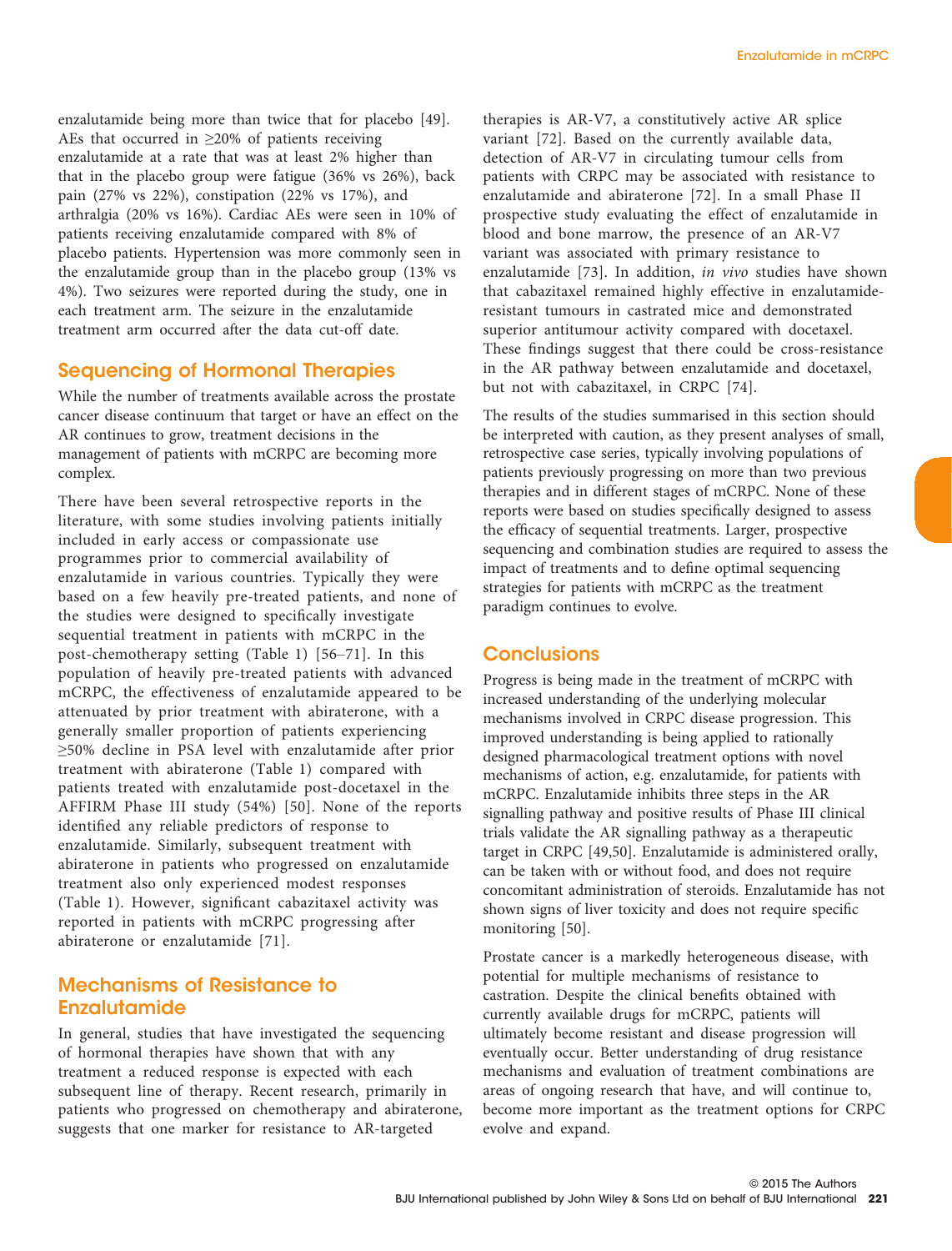| <b>Reference</b>                                  | <b>Sequence of hormonal</b><br><b>therapies</b>                                                      | <b>Type of study</b>           | <b>Number of</b><br>patients | $\geq$ 50% decline<br>in PSA with<br>second treatment, %                    | <b>Key study notes</b>                                                                                                                                                                                                                    |  |  |  |
|---------------------------------------------------|------------------------------------------------------------------------------------------------------|--------------------------------|------------------------------|-----------------------------------------------------------------------------|-------------------------------------------------------------------------------------------------------------------------------------------------------------------------------------------------------------------------------------------|--|--|--|
| Docetaxel, abiraterone $\rightarrow$ enzalutamide |                                                                                                      |                                |                              |                                                                             |                                                                                                                                                                                                                                           |  |  |  |
| Badrising et al. [56]                             | Docetaxel and abiraterone<br>prior to enzalutamide                                                   | Retrospective                  | 61                           | 21                                                                          | Enzalutamide had modest<br>clinical activity in patients<br>with mCRPC who previously<br>received docetaxel and<br>abiraterone; PSA response<br>to docetaxel and abiraterone<br>did not predict PSA response<br>to enzalutamide           |  |  |  |
| Bournakis et al. [57]                             | Abiraterone and/or orterenol<br>$(25 \text{ of } 35 \text{ patients})$<br>prior to enzalutamide      | Patient access<br>programme    | 35                           | 40 (six out of 15<br>evaluable patients)                                    | Enzalutamide benefited a<br>subset of patients resistant<br>to prior abiraterone<br>treatment                                                                                                                                             |  |  |  |
| Scholz et al. [58]                                | Docetaxel, abiraterone prior<br>to enzalutamide                                                      | Retrospective                  | 66                           | NR; 29% had > 30%<br>decline in PSA                                         | Enzalutamide had activity<br>in a heavily pre-treated<br>population of men resistant<br>to abiraterone and docetaxel                                                                                                                      |  |  |  |
| Caffo et al. [59]                                 | Docetaxel prior to second- and<br>third-line agent<br>(abiraterone, cabazitaxel,<br>or enzalutamide) | Retrospective                  | 260                          | 20 (70 out of 260 patients<br>received enzalutamide as<br>third-line agent) | No difference in clinical<br>outcomes of abiraterone,<br>cabazitaxel, or enzalutamide<br>as third-line treatment was<br>seen, regardless of the                                                                                           |  |  |  |
| Schrader et al. [60]                              | Docetaxel and abiraterone<br>prior to enzalutamide                                                   | Retrospective                  | 35                           | 29                                                                          | previous treatment<br>Patients progressing after<br>abiraterone achieved only<br>a modest response rate with<br>enzalutamide; a small but<br>significant number of<br>patients showed significant<br>benefit from sequential<br>treatment |  |  |  |
| Bianchini et al. [61]                             | Docetaxel and abiraterone<br>prior to enzalutamide                                                   | Retrospective                  | 39                           | 13                                                                          | Limited activity of<br>enzalutamide was reported<br>in the post-docetaxel and<br>post-abiraterone patient<br>population                                                                                                                   |  |  |  |
| Thomsen et al. [62]                               | Docetaxel and abiraterone<br>prior to enzalutamide                                                   | Retrospective                  | 24                           | 17                                                                          | Previous abiraterone therapy<br>was associated with a less<br>marked reduction in<br>PSA level following<br>enzalutamide treatment,<br>compared with reported<br>results in randomised studies                                            |  |  |  |
| Brasso et al. [63]                                | Docetaxel and abiraterone<br>prior to enzalutamide                                                   | Compassionate use<br>programme | 137                          | 18                                                                          | Modest PSA level responses<br>and improved survival was<br>seen with enzalutamide in<br>patients progressing after<br>chemotherapy and<br>abiraterone                                                                                     |  |  |  |
| Schmid et al. [64]                                | Docetaxel and abiraterone<br>prior to enzalutamide                                                   | Compassionate use<br>programme | 35                           | 10                                                                          | Consecutive use of enzalutamide<br>and abiraterone after<br>taxane-based chemotherapy<br>shows a modest clinical<br>activity                                                                                                              |  |  |  |
| Thomson et al. [65]                               | Docetaxel and abiraterone<br>prior to enzalutamide                                                   | Expanded access<br>programme   | 23                           | 39                                                                          | Enzalutamide appears to<br>show only modest activity<br>after failure of docetaxel<br>and abiraterone                                                                                                                                     |  |  |  |
| Sandhu et al. [66]                                | Abiraterone prior to<br>enzalutamide                                                                 | Retrospective study            | 23                           | 17 (four out of 23 patients)                                                | Sequential enzalutamide in<br>patients with CRPC<br>post-abiraterone showed<br>only modest activity                                                                                                                                       |  |  |  |

Table 1 Retrospective studies of hormonal sequencing with enzalutamide in patients with mCRPC.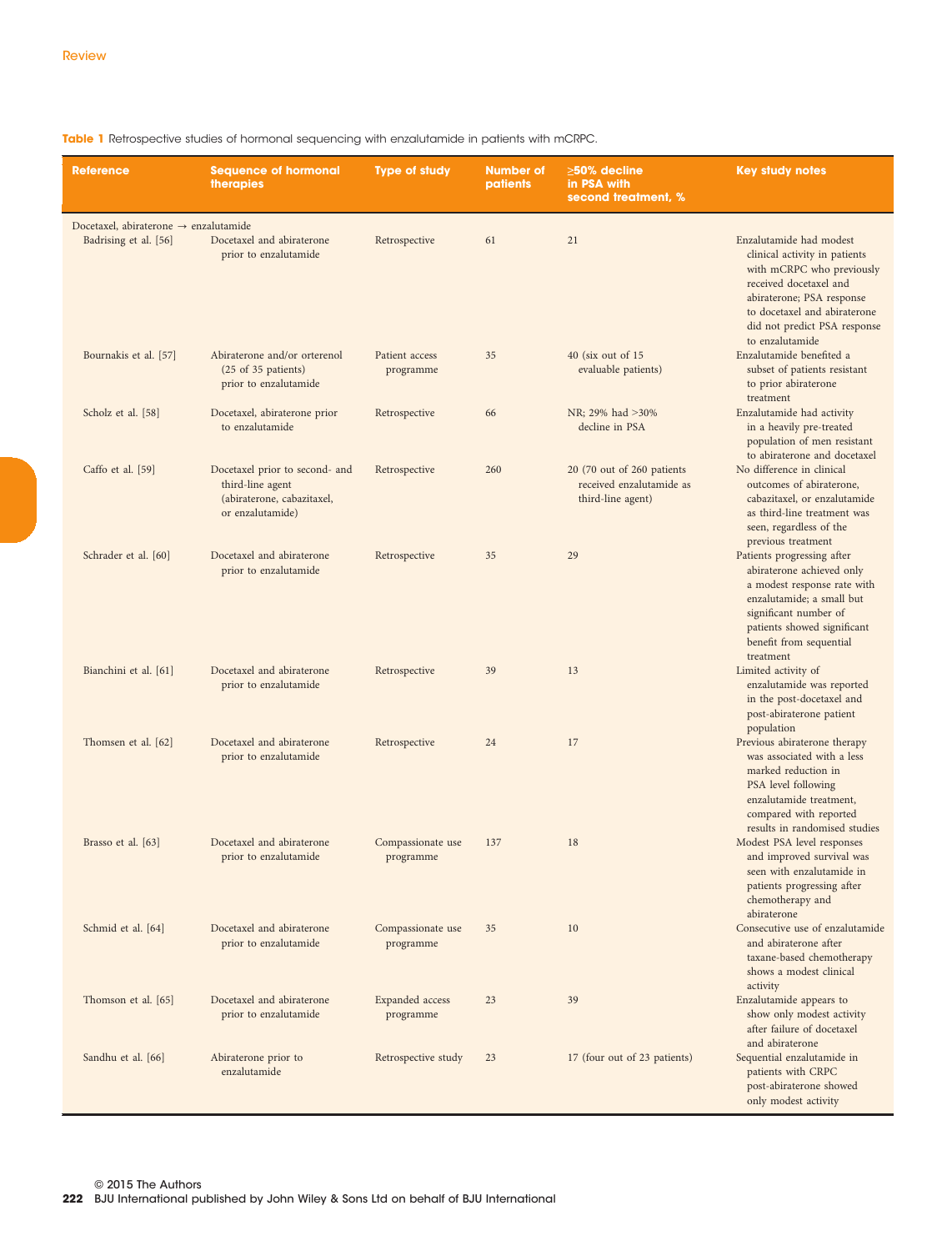#### Table 1 (continued)

| <b>Reference</b>                                                            | <b>Sequence of hormonal</b><br>therapies                               | <b>Type of study</b> | <b>Number of</b><br>patients | >50% decline<br>in PSA with<br>second treatment, %                         | <b>Key study notes</b>                                                                                                                                                                              |
|-----------------------------------------------------------------------------|------------------------------------------------------------------------|----------------------|------------------------------|----------------------------------------------------------------------------|-----------------------------------------------------------------------------------------------------------------------------------------------------------------------------------------------------|
| Vera-Badillo et al. [67]                                                    | Docetaxel and abiraterone<br>prior to enzalutamide                     | Retrospective study  | 26                           | 27                                                                         | Modest clinical activity seen<br>with enzalutamide treatment<br>who progressed on docetaxel<br>and abiraterone                                                                                      |
| Cheng et al. [68]                                                           | Abiraterone and/or docetaxel<br>prior to enzalutamide                  | Retrospective study  | 310                          | 24 (65 out of 274 patients with<br>prior abiraterone and/<br>or docetaxel) | Enzalutamide activity was<br>blunted after abiraterone<br>and after docetaxel; among<br>patients with primary<br>resistance to abiraterone, a<br>subset was sensitive to<br>subsequent enzalutamide |
| Enzalutamide $\rightarrow$ abiraterone or cabazitaxel<br>Noonan et al. [69] | Enzalutamide prior to                                                  | Retrospective        | 30                           | 3                                                                          | Abiraterone treatment was                                                                                                                                                                           |
|                                                                             | abiraterone + prednisone                                               |                      |                              |                                                                            | associated with a modest<br>response rate and brief<br>duration of effect in patients<br>who progressed after<br>enzalutamide                                                                       |
| Loriot, et al. [70]                                                         | Docetaxel and enzalutamide<br>prior to abiraterone +<br>prednisolone   | Retrospective        | 38                           | 8                                                                          | Abiraterone plus prednisolone<br>had modest antitumour<br>activities in patients with<br>CRPC pre-treated with<br>docetaxel and enzalutamide                                                        |
| Pezaro et al. [71]                                                          | Docetaxel, abiraterone and/<br>or enzalutamide prior to<br>cabazitaxel | Retrospective        | 59                           | 39                                                                         | Significant cabazitaxel activity<br>was reported in patients<br>with CRPC progressing<br>after docetaxel and<br>abiraterone or enzalutamide                                                         |
| NR, not reported.                                                           |                                                                        |                      |                              |                                                                            |                                                                                                                                                                                                     |

## Acknowledgements

The authors would like to thank Amineh Zafarani, PhD, at Ogilvy Healthworld and Joy Ramos, PhD, at Complete HealthVizion for assistance with writing and revising the draft manuscript based on detailed discussion and feedback from both authors, and Lauren Smith at Complete HealthVizion for copyediting assistance. Writing and copyediting assistance was funded by Astellas Pharma, Inc. and Medivation, Inc.

#### Funding/Support and Role of the Sponsor

The authors participated in reviewing the paper. Enzalutamide is co-developed by Medivation, Inc., and Astellas Pharma, Inc. This article was reviewed by each company for medical and scientific accuracy, but the authors had full control of the content and incorporation of comments from the companies was left up to their discretion.

## Author Contributions

J.S takes responsibility for the integrity and accuracy of the paper. J.S has read and approved the final version of this manuscript. J.M.F. passed away during development of this manuscript.

## Conflicts of Interest

J.S. has received speaker honoraria from Astellas, Sanofi Aventis, Ipsen, and Janssen Oncology.

#### **References**

- 1 Gelmann EP. Molecular biology of the androgen receptor. J Clin Oncol 2002; 20: 3001–15
- 2 Hu R, Denmeade SR, Luo J. Molecular processes leading to aberrant androgen receptor signaling and castration resistance in prostate cancer. Expert Rev Endocrinol Metab 2010; 5: 753–64
- 3 Quigley CA, De Bellis A, Marschke KB, el-Awady MK, Wilson EM, French FS. Androgen receptor defects: historical, clinical, and molecular perspectives. Endocr Rev 1995; 16: 271–321
- Heinlein CA, Chang C. Androgen receptor in prostate cancer. Endocr Rev 2004; 25: 276–308
- 5 Knudsen KE, Kelly WK. Outsmarting androgen receptor: creative approaches for targeting aberrant androgen signaling in advanced prostate cancer. Expert Rev Endocrinol Metab 2011; 6: 483–93
- 6 Scher HI, Heller G. Clinical states in prostate cancer: toward a dynamic model of disease progression. Urology 2000; 55: 323–7
- 7 Horwich A, Hugosson J, de Reijke T, Wiegel T, Fizazi K, Kataja V. Prostate cancer: ESMO Consensus Conference Guidelines 2012. Ann Oncol 2013; 24: 1141–62
- 8 Heidenreich A, Bastian PJ, Bellmunt J et al. Guidelines on prostate cancer: European Association of Urology. Available at: [http://](http://www.uroweb.org/gls/pdf/09_Prostate_Cancer_LR.pdf) [www.uroweb.org/gls/pdf/09\\_Prostate\\_Cancer\\_LR.pdf](http://www.uroweb.org/gls/pdf/09_Prostate_Cancer_LR.pdf). 2013. Accessed December 2014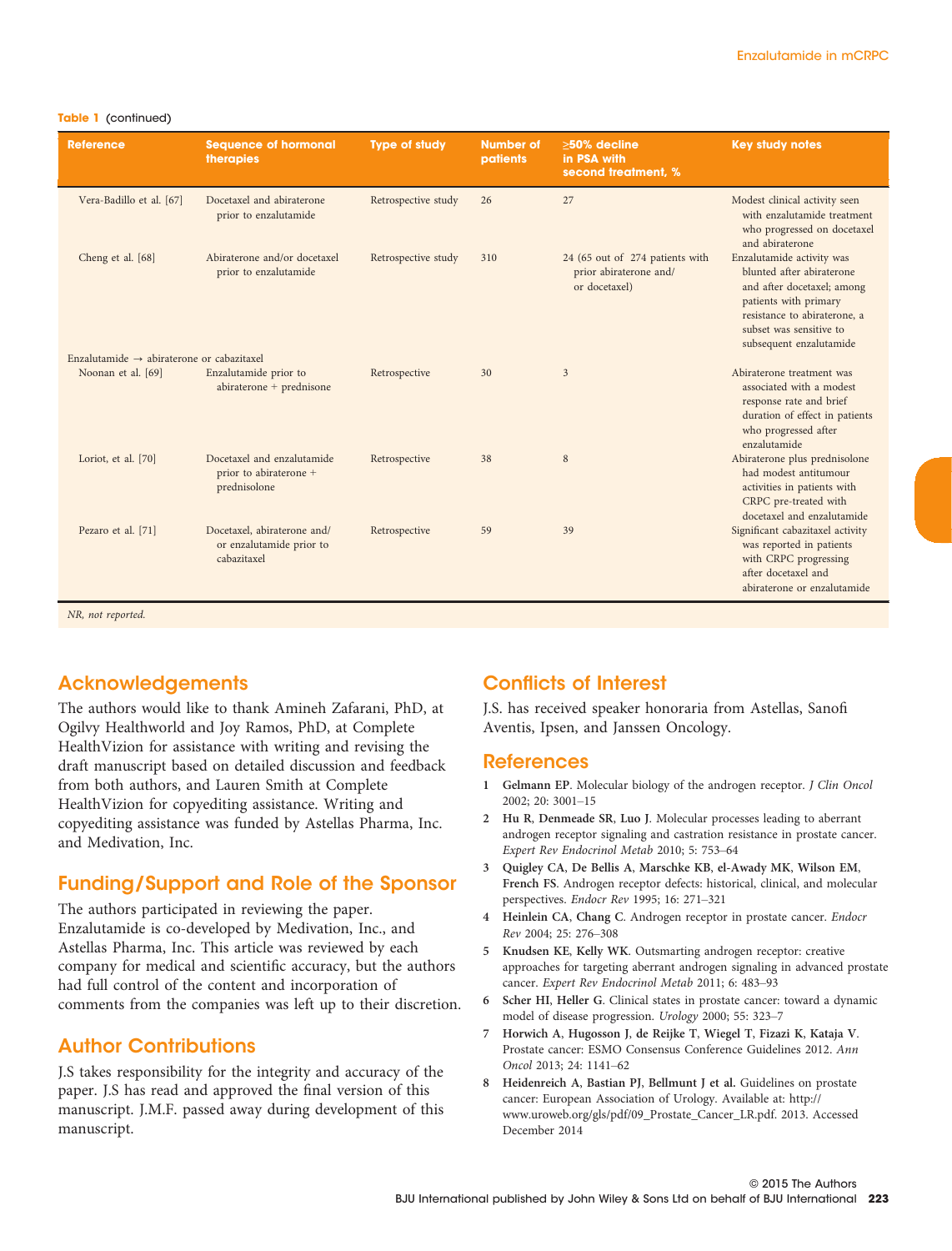- 9 Attar RM, Takimoto CH, Gottardis MM. Castration-resistant prostate cancer: locking up the molecular escape routes. Clin Cancer Res 2009; 15: 3251–5
- 10 Ryan CJ, Tindall DJ. Androgen receptor rediscovered: the new biology and targeting the androgen receptor therapeutically. J Clin Oncol 2011; 29: 3651–8
- 11 Higano CS, Crawford ED. New and emerging agents for the treatment of castration-resistant prostate cancer. Urol Oncol 2011; 29: S1–8
- 12 Kirby M, Hirst C, Crawford ED. Characterising the castration-resistant prostate cancer population: a systematic review. Int J Clin Pract 2011; 65: 1180–92
- 13 Mostaghel EA, Montgomery B, Nelson PS. Castration-resistant prostate cancer: targeting androgen metabolic pathways in recurrent disease. Urol Oncol 2009; 27: 251–7
- 14 Chen CD, Welsbie DS, Tran C et al. Molecular determinants of resistance to antiandrogen therapy. Nat Med 2004; 10: 33–9
- 15 Visakorpi T, Hyytinen E, Koivisto P et al. In vivo amplification of the androgen receptor gene and progression of human prostate cancer. Nat Genet 1995; 9: 401–6
- 16 Watson PA, Chen YF, Balbas MD et al. Constitutively active androgen receptor splice variants expressed in castration-resistant prostate cancer require full-length androgen receptor. Proc Natl Acad Sci USA 2010; 107: 16759–65
- 17 Attard G, Swennenhuis JF, Olmos D et al. Characterization of ERG, AR and PTEN gene status in circulating tumor cells from patients with castration-resistant prostate cancer. Cancer Res 2009; 69: 2912–8
- 18 Koivisto P, Kononen J, Palmberg C et al. Androgen receptor gene amplification: a possible molecular mechanism for androgen deprivation therapy failure in prostate cancer. Cancer Res 1997; 57: 314–9
- 19 Hu R, Dunn TA, Wei S et al. Ligand-independent androgen receptor variants derived from splicing of cryptic exons signify hormone-refractory prostate cancer. Cancer Res 2009; 69: 16–22
- 20 Sun S, Sprenger CC, Vessella RL et al. Castration resistance in human prostate cancer is conferred by a frequently occurring androgen receptor splice variant. J Clin Invest 2010; 120: 2715–30
- 21 Zhang X, Morrissey C, Sun S et al. Androgen receptor variants occur frequently in castration resistant prostate cancer metastases. PLoS One 2011; 6: e27970
- 22 Cottard F, Asmane I, Erdmann E, Bergerat JP, Kurtz JE, Céraline J. Constitutively active androgen receptor variants upregulate expression of mesenchymal markers in prostate cancer cells. PLoS One 2013; 8: e63466
- 23 Richards J, Lim AC, Hay CW et al. Interactions of abiraterone, eplerenone, and prednisolone with wild-type and mutant androgen receptor: a rationale for increasing abiraterone exposure or combining with MDV3100. Cancer Res 2012; 72: 2176–82
- 24 Morgan TM, Koreckij TD, Corey E. Targeted therapy for advanced prostate cancer: inhibition of the PI3K/Akt/mTOR pathway. Curr Cancer Drug Targets 2009; 9: 237–49
- 25 Maxwell PJ, Coulter J, Walker SM et al. Potentiation of inflammatory CXCL8 signalling sustains cell survival in PTEN-deficient prostate carcinoma. Eur Urol 2013; 64: 177–88
- 26 de Bono JS, Oudard S, Ozguroglu M et al. Prednisone plus cabazitaxel or mitoxantrone for metastatic castration-resistant prostate cancer progressing after docetaxel treatment: a randomised open-label trial. Lancet 2010; 376: 1147–54
- 27 Petrylak DP, Tangen CM, Hussain MH et al. Docetaxel and estramustine compared with mitoxantrone and prednisone for advanced refractory prostate cancer. N Engl J Med 2004; 351: 1513–20
- 28 Tannock IF, de Wit R, Berry WR et al. Docetaxel plus prednisone or mitoxantrone plus prednisone for advanced prostate cancer. N Engl J Med 2004; 351: 1502–12
- 29 Fitzpatrick JM, de Wit R. Taxane mechanisms of action: potential implications for treatment sequencing in metastatic castration-resistant prostate cancer. Eur Urol 2014; 65: 1198–204
- 30 Darshan MS, Loftus MS, Thadani-Mulero M et al. Taxane-induced blockade to nuclear accumulation of the androgen receptor predicts clinical responses in metastatic prostate cancer. Cancer Res 2011; 71: 6019–29
- 31 Prostate Cancer Trialists' Collaborative Group. Maximum androgen blockade in advanced prostate cancer: an overview of the randomised trials. Lancet 2000; 355: 1491–8
- 32 Kelly WK, Slovin S, Scher HI. Steroid hormone withdrawal syndromes. Pathophysiology and clinical significance. Urol Clin North Am 1997; 24: 421–31
- 33 Tran C, Ouk S, Clegg NJ et al. Development of a second-generation antiandrogen for treatment of advanced prostate cancer. Science 2009; 324: 787–90
- 34 Miyamoto H, Yeh S, Wilding G, Chang C. Promotion of agonist activity of antiandrogens by the androgen receptor coactivator, ARA70, in human prostate cancer DU145 cells. Proc Natl Acad Sci USA 1998; 95: 7379–84
- 35 Small EJ, Halabi S, Dawson NA et al. Antiandrogen withdrawal alone or in combination with ketoconazole in androgen-independent prostate cancer patients: a phase III trial (CALGB 9583). J Clin Oncol 2004; 22: 1025–33
- 36 Schweizer MT, Antonarakis ES. Abiraterone and other novel androgendirected strategies for the treatment of prostate cancer: a new era of hormonal therapies is born. Ther Adv Urol 2012; 4: 167–78
- 37 de Bono JS, Logothetis CJ, Molina A et al. Abiraterone and increased survival in metastatic prostate cancer. N Engl J Med 2011; 364: 1995–2005
- 38 Ryan CJ, Smith MR, de Bono JS et al. Abiraterone in metastatic prostate cancer without previous chemotherapy. N Engl J Med 2013; 368: 138–48
- 39 XTANDI (enzalutamide). Summary of Product Characteristics, 2013. Available at: [http://www.ema.europa.eu/docs/en\\_GB/document\\_library/](http://www.ema.europa.eu/docs/en_GB/document_library/EPAR_-_Product_Information/human/002639/WC500144996.pdf) [EPAR\\_-\\_Product\\_Information/human/002639/WC500144996.pdf.](http://www.ema.europa.eu/docs/en_GB/document_library/EPAR_-_Product_Information/human/002639/WC500144996.pdf) Accessed April 2015
- 40 XTANDI (enzalutamide). Prescribing Information, 2014. Available at: [https://www.astellas.us/docs/12A005-ENZ-WPI.PDF](Available at: https://www.astellas.us/docs/12A005-ENZ-WPI.PDF). Accessed April 2015
- 41 Jung ME, Ouk S, Yoo D et al. Structure-activity relationship for thiohydantoin androgen receptor antagonists for castration-resistant prostate cancer (CRPC). J Med Chem 2010; 53: 2779–96
- 42 Chen Y, Clegg NJ, Scher HI. Anti-androgens and androgen-depleting therapies in prostate cancer: new agents for an established target. Lancet Oncol 2009; 10: 981–91
- 43 Fizazi K, Massard C, Bono P et al. Activity and safety of ODM-201 in patients with progressive metastatic castration-resistant prostate cancer (ARADES): an open-label phase 1 dose-escalation and randomised phase 2 dose expansion trial. Lancet Oncol 2014; 15: 975–85
- 44 Moilanen A, Riikonen R, Oksala R et al. ODM-201 -New Generation Androgen Receptor Inhibitor with Excellent Antiandrogenic and Antitumor Activity in Nonclinical Models of CRPC. Poster P376 presented at the European Cancer Congress 2013
- 45 Clegg NJ, Wongvipat J, Joseph JD et al. ARN-509: a novel antiandrogen for prostate cancer treatment. Cancer Res 2012; 72: 1494–503
- 46 Rathkopf DE, Morris MJ, Fox JJ et al. Phase I study of ARN-509, a novel antiandrogen, in the treatment of castration-resistant prostate cancer. J Clin Oncol 2013; 31: 3525–30
- 47 Smith MR, Liu G, Shreeve SM et al. A randomized double-blind, comparative study of ARN-509 plus androgen deprivation therapy (ADT) versus ADT alone in nonmetastatic castration-resistant prostate cancer (M0-CRPC): the SPARTAN trial. J Clin Oncol 2014; 32: abstr TPS5100
- 48 Balbas MD, Evans MJ, Hosfield DJ et al. Overcoming mutation-based resistance to antiandrogens with rational drug design. Elife 2013; 2: e00499
- 49 Beer TM, Armstrong AJ, Rathkopf DE et al. Enzalutamide in metastatic prostate cancer before chemotherapy. N Engl J Med 2014; 371: 424–33
- 50 Scher HI, Fizazi K, Saad F et al. Increased survival with enzalutamide in prostate cancer after chemotherapy. N Engl J Med 2012; 367: 1187–97